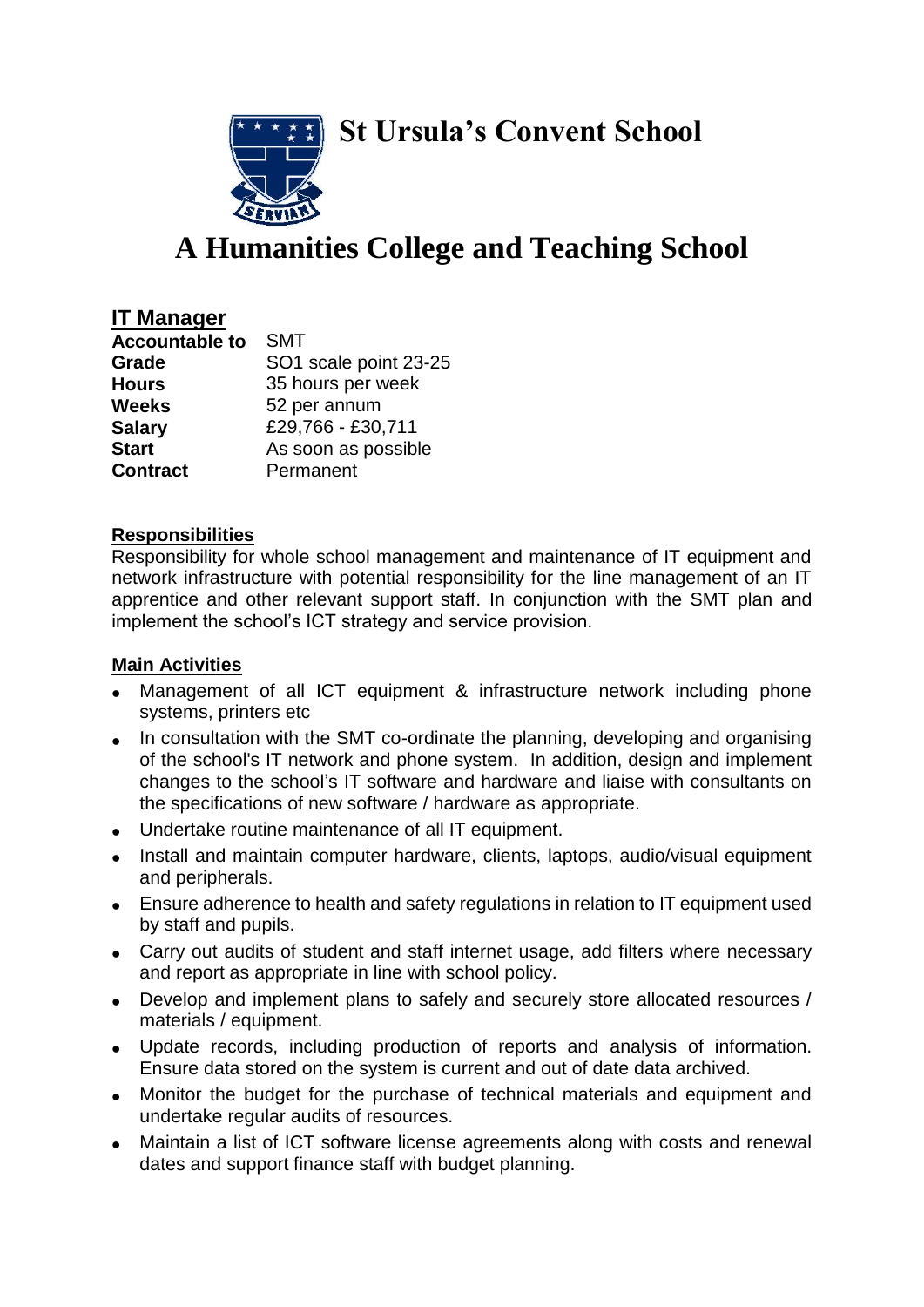- Procure IT equipment on behalf of the school which may include managing associated budget and updating the IT asset register.
- Create and manage all network user accounts, ensuring correct access rights and audit as required.
- Work with the Premises Team to manage and maintain electronic entry system, CCTV, alarm systems etc
- Support the Catering Team by ensuring that the cashless catering system is working at all times
- Ensure that all levels of network security and encryption are applied to IT equipment and data both on and off site. Including the backup of server data to a secure location.
- Manage the expansion of the school network infrastructure including switches, cabling and wireless network equipment.
- Ensure the school's ICT infrastructure, data storage and usage are GDPR compliant.
- Maintain a disaster recovery plan including reviewing and testing.
- Keep abreast of technological developments and encourage the use of ICT at all levels.
- Maintain the schools physical and virtual servers and any other future server requirements.
- Maintain the school's database.
- **Ensure that the schools networks run effectively at all times.**
- Ensure that the schools wireless infrastructure runs effectively at all times.
- **Ensure that new technology can run effectively on the networks.**
- To support the Catholic ethos of the school

To undertake any other responsibilities which the Headteacher may reasonably require in line with the grade of this post